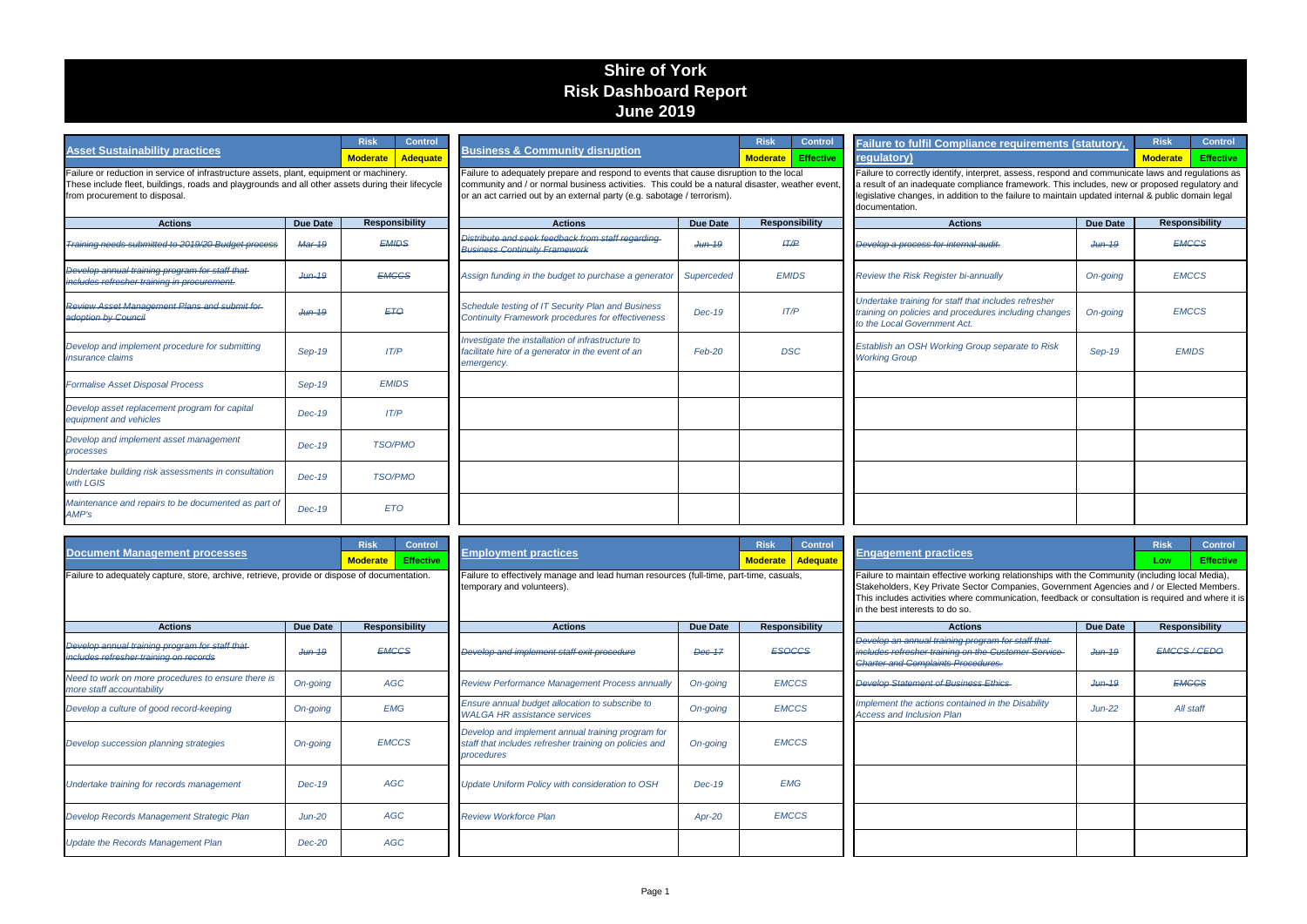## **Shire of York Risk Dashboard Report June 2019**

| <b>Environment management</b><br>Inadequate prevention, identification, enforcement and management of environmental issues. |                 | <b>Risk</b><br><b>Control</b><br>Adequate<br><b>Moderate</b> |                       | <b>Errors, omissions &amp; delays</b><br>Errors, omissions or delays in operational activities as a result of unintentional errors or failure      | <b>Control</b><br><b>Risk</b><br><b>Effective</b><br><b>Moderate</b> |              | <b>External theft &amp; fraud (Including Cyber)</b><br>Loss of funds, assets, data or unauthorised access, (whether attempted or successful) by | <b>Control</b><br><b>Risk</b><br><b>High</b><br><b>Adequate</b>                                                     |                 |                |                       |  |
|-----------------------------------------------------------------------------------------------------------------------------|-----------------|--------------------------------------------------------------|-----------------------|----------------------------------------------------------------------------------------------------------------------------------------------------|----------------------------------------------------------------------|--------------|-------------------------------------------------------------------------------------------------------------------------------------------------|---------------------------------------------------------------------------------------------------------------------|-----------------|----------------|-----------------------|--|
| <b>Actions</b>                                                                                                              | <b>Due Date</b> |                                                              | <b>Responsibility</b> | to follow due process including incomplete, inadequate or inaccuracies in advisory activities to<br>customers or internal staff.<br><b>Actions</b> | <b>Due Date</b>                                                      |              | <b>Responsibility</b>                                                                                                                           | external parties, through any means (including electronic).<br><b>Actions</b>                                       | <b>Due Date</b> |                | <b>Responsibility</b> |  |
| Undertake mosquito fogging on an as needs basis.                                                                            | On-going        |                                                              | <b>EHO</b>            | Develop and implement a staff training program that<br>includes refresher training on procurement,<br>complaints, customer service, records.       | $Jun-19$                                                             |              | <b>EMCCS</b>                                                                                                                                    | Install security gate at Depot and document-<br><b>procedures</b>                                                   | $Jthn-19$       | <b>DAO</b>     |                       |  |
| Conduct a recycling education program once new<br>waste collection contract is signed.                                      | $Dec-19$        | <b>EHO</b>                                                   |                       | Develop organisational templates in relation to<br>procurement management                                                                          | $Jun-19$                                                             | <b>EMCCS</b> |                                                                                                                                                 | Update registers of users, key/toggle holders<br>including access to depot                                          | Annually        | $IT/P$ / $TSO$ |                       |  |
| Develop a strategy to manage corella control in the<br>Shire of York.                                                       | $Dec-19$        | <b>DSC</b>                                                   |                       | Undertake a Procurement Review and present-<br>findings and recommendations to the Audit-<br>Committee                                             | <del>Jun-19</del>                                                    |              | <b>EMCCS</b>                                                                                                                                    | Review procedures and provide refresher training on<br>cash handling                                                | Annually        |                | <b>FM</b>             |  |
| Develop and implement procedures for the use of<br>hazardous chemicals to include strategies for<br>community consultation  | Mar-20          |                                                              | <b>EMIDS</b>          | Undertake training to include amendments to the<br>Procurement Policy and the new Procurement<br><b>Manual</b>                                     | $Dec-19$                                                             |              | <b>EMCCS</b>                                                                                                                                    | Develop and implement procedures for use of<br><b>EFTPOS at Museum</b>                                              | $Dec-19$        |                | IT/P/MC               |  |
|                                                                                                                             |                 |                                                              |                       | Review Interim Audit Management Letter and<br><i>implement recommendations made</i>                                                                | $Dec-19$                                                             | <b>EMG</b>   |                                                                                                                                                 | Install lighting and security at Old Recreation Centre                                                              | $Jun-20$        |                | <b>EMIDS</b>          |  |
|                                                                                                                             |                 |                                                              |                       |                                                                                                                                                    |                                                                      |              |                                                                                                                                                 | Document clear internal processes and systems to<br>report any potential fraud, that include anonymous<br>reporting | $Jun-20$        |                | <b>EMCCS</b>          |  |
|                                                                                                                             |                 |                                                              |                       |                                                                                                                                                    |                                                                      |              |                                                                                                                                                 |                                                                                                                     |                 |                |                       |  |

| <b>Management of Facilities / Venues / Events</b>                                                                 |                 | <b>Risk</b><br>Low | <b>Control</b><br><b>Adequate</b> | IT or communication systems and infrastructure                                                                                                                                                                                                                                                            |          | <b>Risk</b>    | <b>Control</b><br>Moderate   Adequate | <b>Misconduct</b>                                                                                                                                                                 | <b>Risk</b><br><b>Moderate</b> | <b>Control</b><br><b>Adequate</b> |                       |  |
|-------------------------------------------------------------------------------------------------------------------|-----------------|--------------------|-----------------------------------|-----------------------------------------------------------------------------------------------------------------------------------------------------------------------------------------------------------------------------------------------------------------------------------------------------------|----------|----------------|---------------------------------------|-----------------------------------------------------------------------------------------------------------------------------------------------------------------------------------|--------------------------------|-----------------------------------|-----------------------|--|
| Failure to effectively manage the day to day operations of facilities, venues and / or events.                    |                 |                    |                                   | Disruption, financial loss or damage to reputation from a failure of information technology<br>systems.<br>Instability, degradation of performance, or other failure of IT or communication system or<br>infrastructure causing the inability to continue business activities and provide services to the |          |                |                                       | Intentional activities intended to circumvent the Code of Conduct or activities in excess of<br>authority, which circumvent endorsed policies, procedures or delegated authority. |                                |                                   |                       |  |
| <b>Actions</b>                                                                                                    | <b>Due Date</b> |                    | <b>Responsibility</b>             | <b>Actions</b>                                                                                                                                                                                                                                                                                            | Due Date | Responsibility |                                       | <b>Actions</b>                                                                                                                                                                    | Due Date                       |                                   | <b>Responsibility</b> |  |
| Undertake an events review and develop/implement<br>strategies to improve processes, approvals and<br>monitoring. | Sep-19          | <b>EEDO</b>        |                                   | Investigate and implement transition to new-<br>communications provider                                                                                                                                                                                                                                   | $Jun-19$ |                | H/P                                   | Undertake training for all staff on HR policies and<br>procedures                                                                                                                 | <del>Jun-19</del>              |                                   | <b>EMCCS</b>          |  |
| Investigate online booking system to be integrated<br>into Shire website for community bookings                   | $Sep-19$        | <b>AGC</b>         |                                   | Improve levels of service at Shire outstations (ie-<br>museum, swimming pool, depot, YRCC)                                                                                                                                                                                                                | $Jun-19$ |                | H/P                                   | Develop and implement an annual staff training<br>program that includes refresher training in HR policies<br>and procedures.                                                      | <del>Jun-19</del>              |                                   | <b>EMCCS</b>          |  |
| Booking forms to include details of Evacuation Plans<br>for all facilities                                        | $Dec-19$        | <b>TSO/AGC</b>     |                                   | Arrange installation of EFTPOS facilities at the<br><b>Museum</b>                                                                                                                                                                                                                                         | Sep-19   |                | IT/P                                  | Review cash handling procedures for outstations                                                                                                                                   | Sep-19                         |                                   | <b>FM</b>             |  |
| Review signage for all venues giving consideration to<br>the Access and Inclusion Audit                           | $Jun-20$        | <b>PMO</b>         |                                   | Migrate email addresses from role-based to<br><i>individual officers</i>                                                                                                                                                                                                                                  | $Jun-20$ |                | IT/P                                  | Review user access to SynergySoft                                                                                                                                                 | $Dec-19$                       |                                   | <b>IT/P / EMG</b>     |  |
|                                                                                                                   |                 |                    |                                   |                                                                                                                                                                                                                                                                                                           |          |                |                                       |                                                                                                                                                                                   |                                |                                   |                       |  |